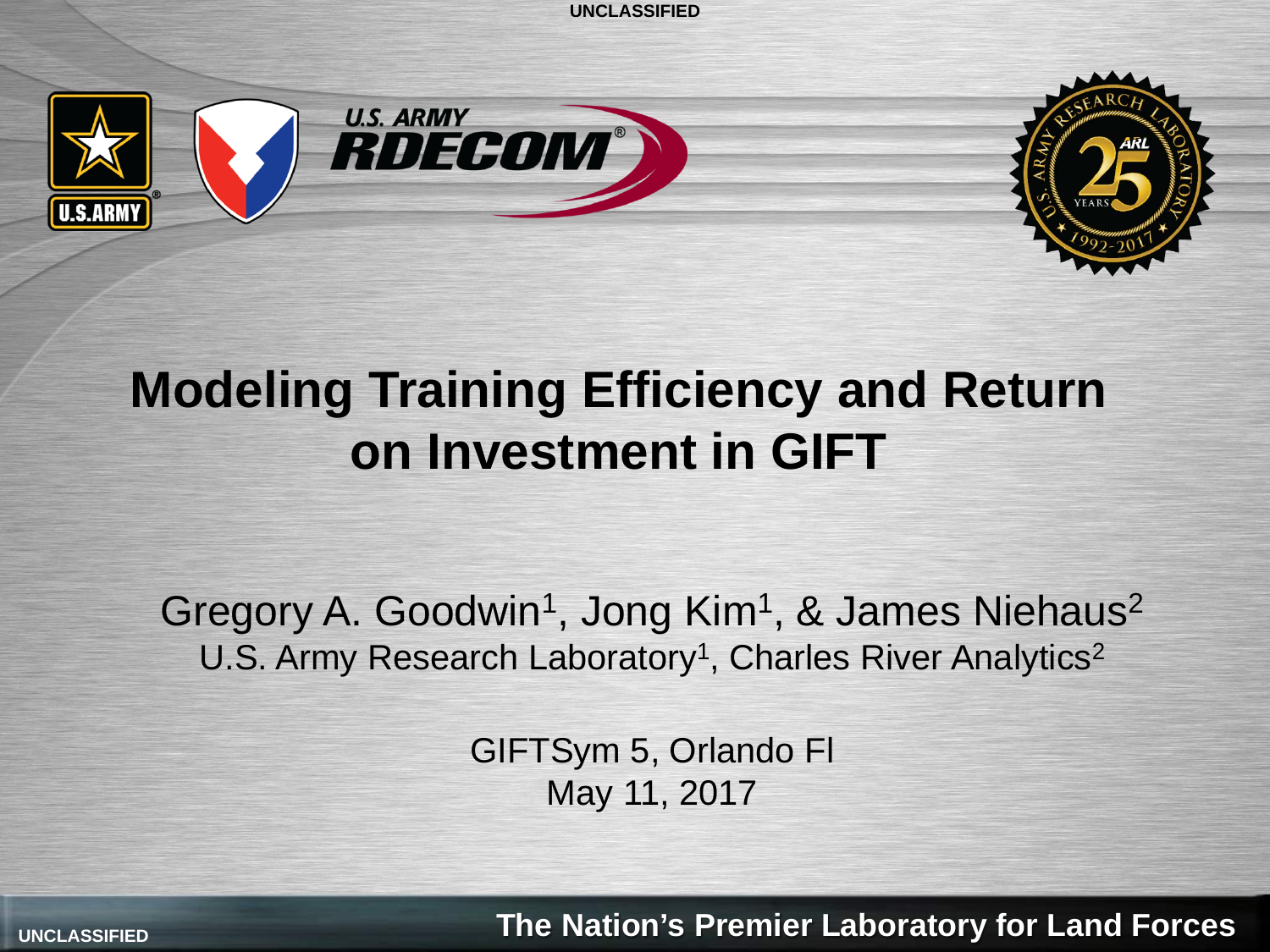





- Probabilistic Programming for Anticipated Simulation Training (PAST) Time
- Benefits of adaptive training
- Modeling time to train in GIFT
- Model Predictions
- Maximizing ROI
- Conclusions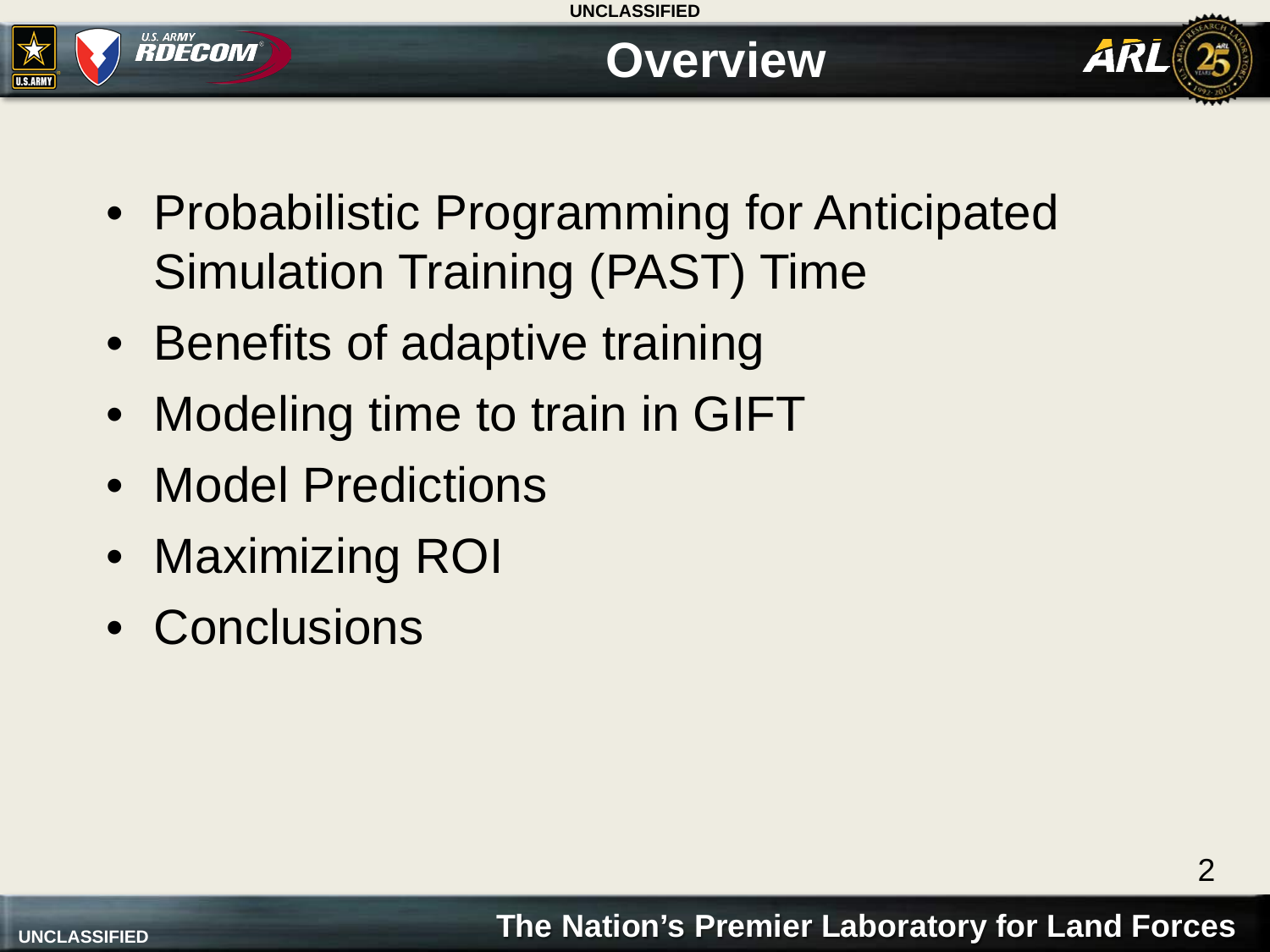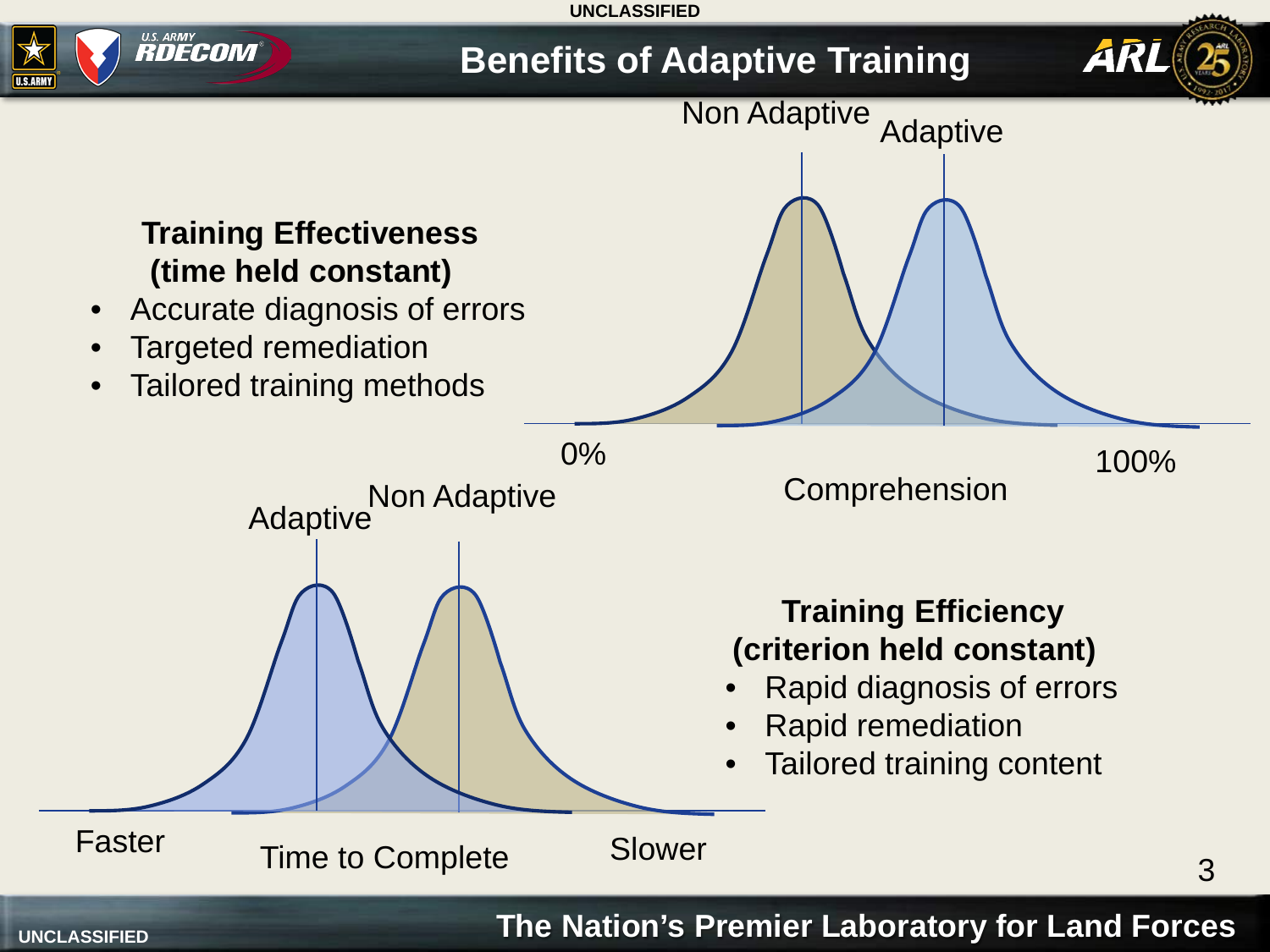## **Factors that Impact Training Time**

- **Learner Factors**: Aptitude, reading speed, reading comprehension level, prior knowledge & experience
- **Content Factors**: Number of words, number of images, content difficulty, test characteristics, etc.
- **Instructional Factors**: training methods and techniques

ARI

**RDECOM®**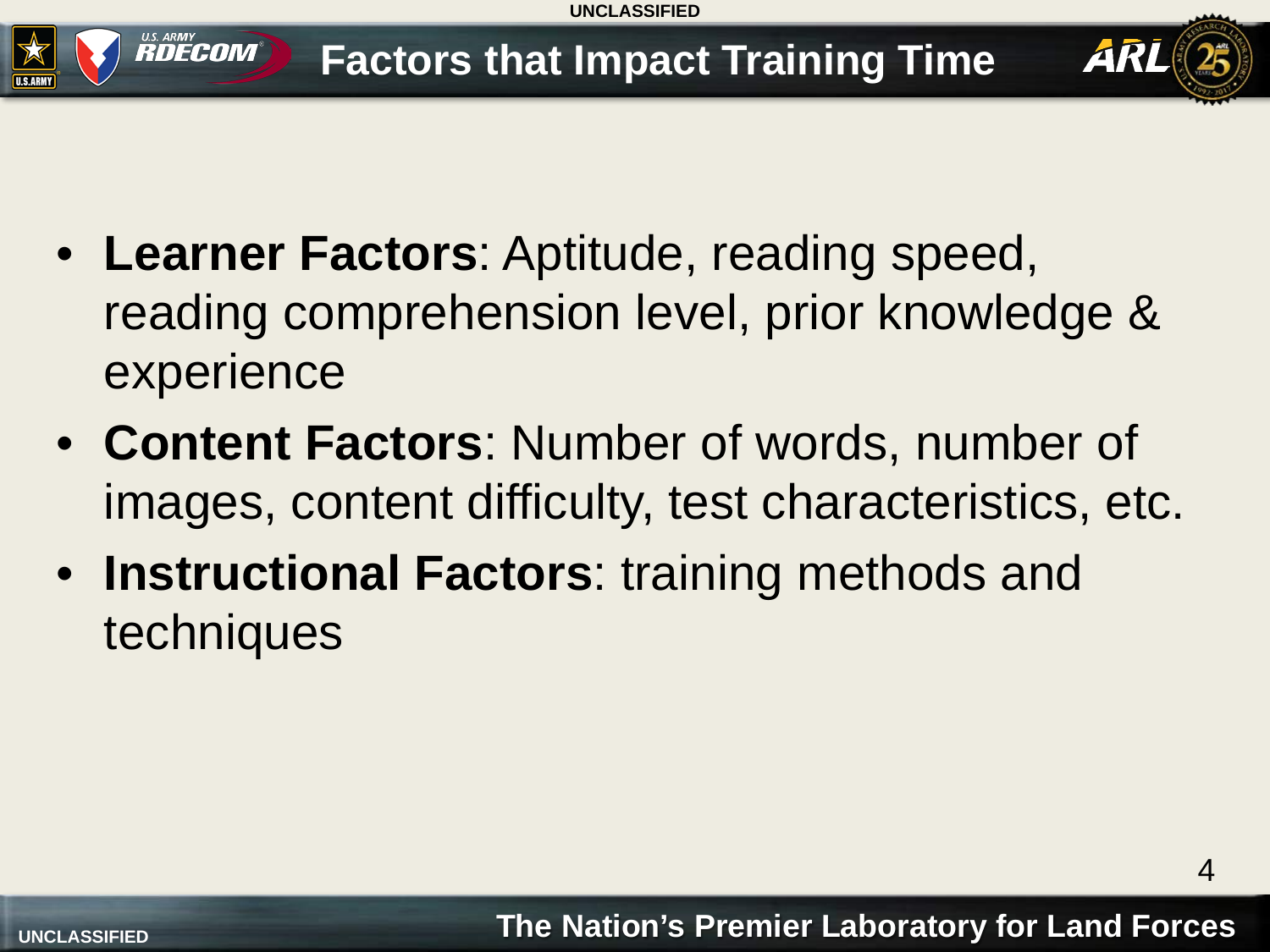

### **Excavator Trainer Course Map**



ARI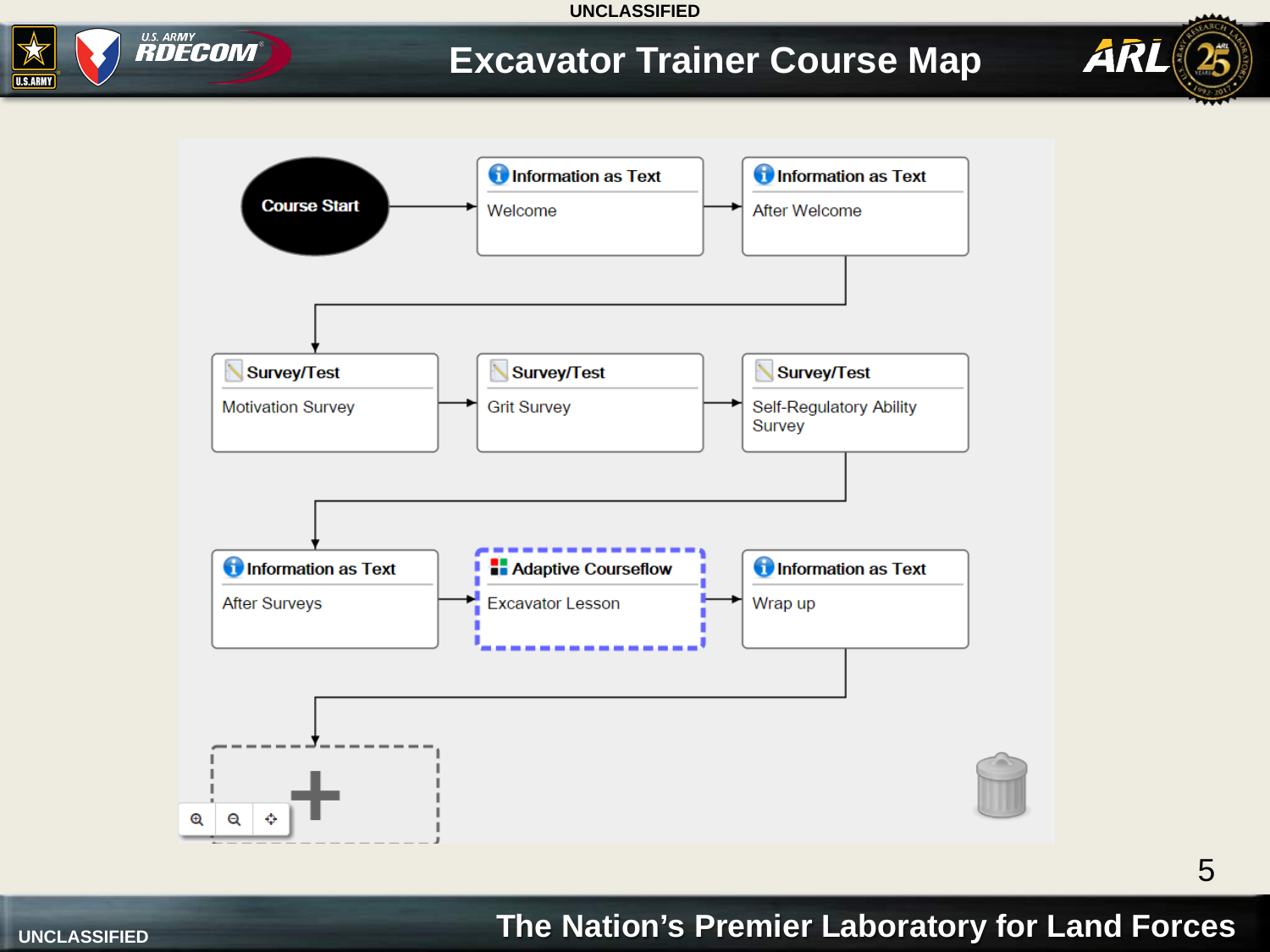

**U.S.ARMY** 

*U.S. ARMY*<br>**RDECOM** 

Here are the excavator components and their movements



This is how you move the bucket.



ARL

**Which** control is labeled "D" on the Excavator?



 $\bigcirc$  Bucket  $\supset$  Arm  $O$  Boom  $\circ$  Swing

 $A_1$  and  $A_2$  are  $A_2$  and  $A_3$  are  $A_4$  and  $A_5$  and  $A_6$  and  $A_7$  and  $A_8$ 



**Complete** tasks in virtual environment

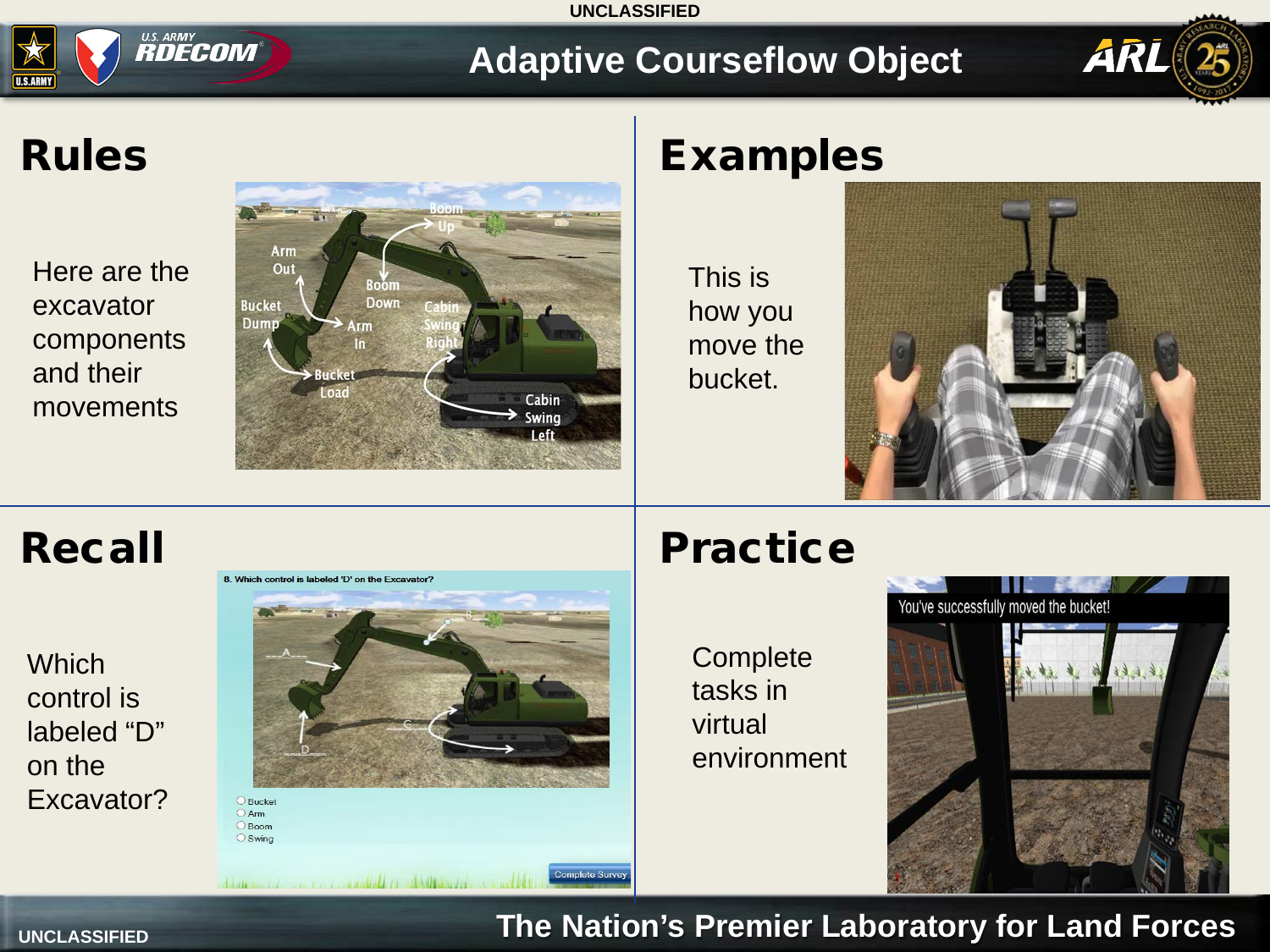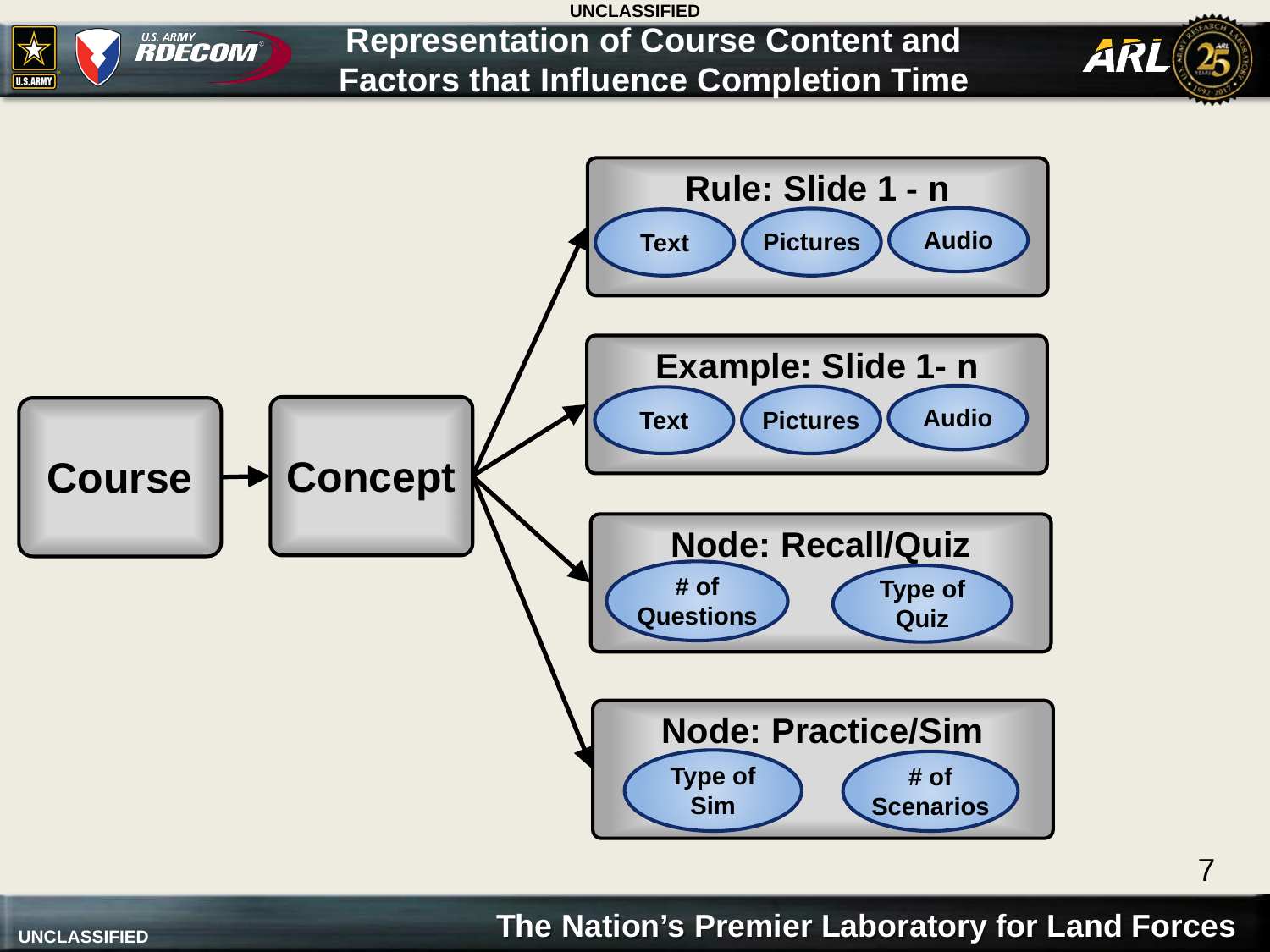

**UNCLASSIFIED The Nation's Premier Laboratory for Land Forces** 

8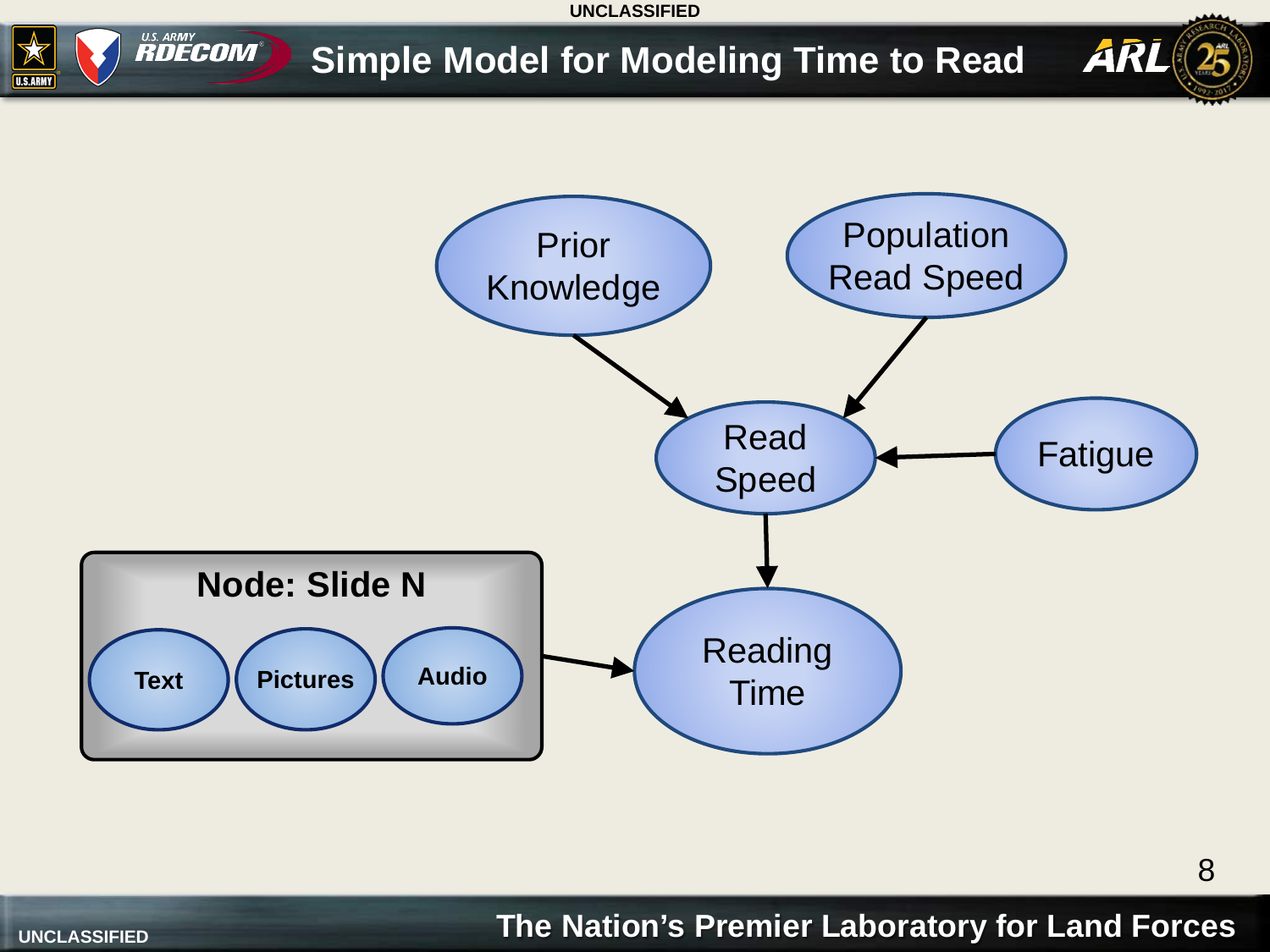

9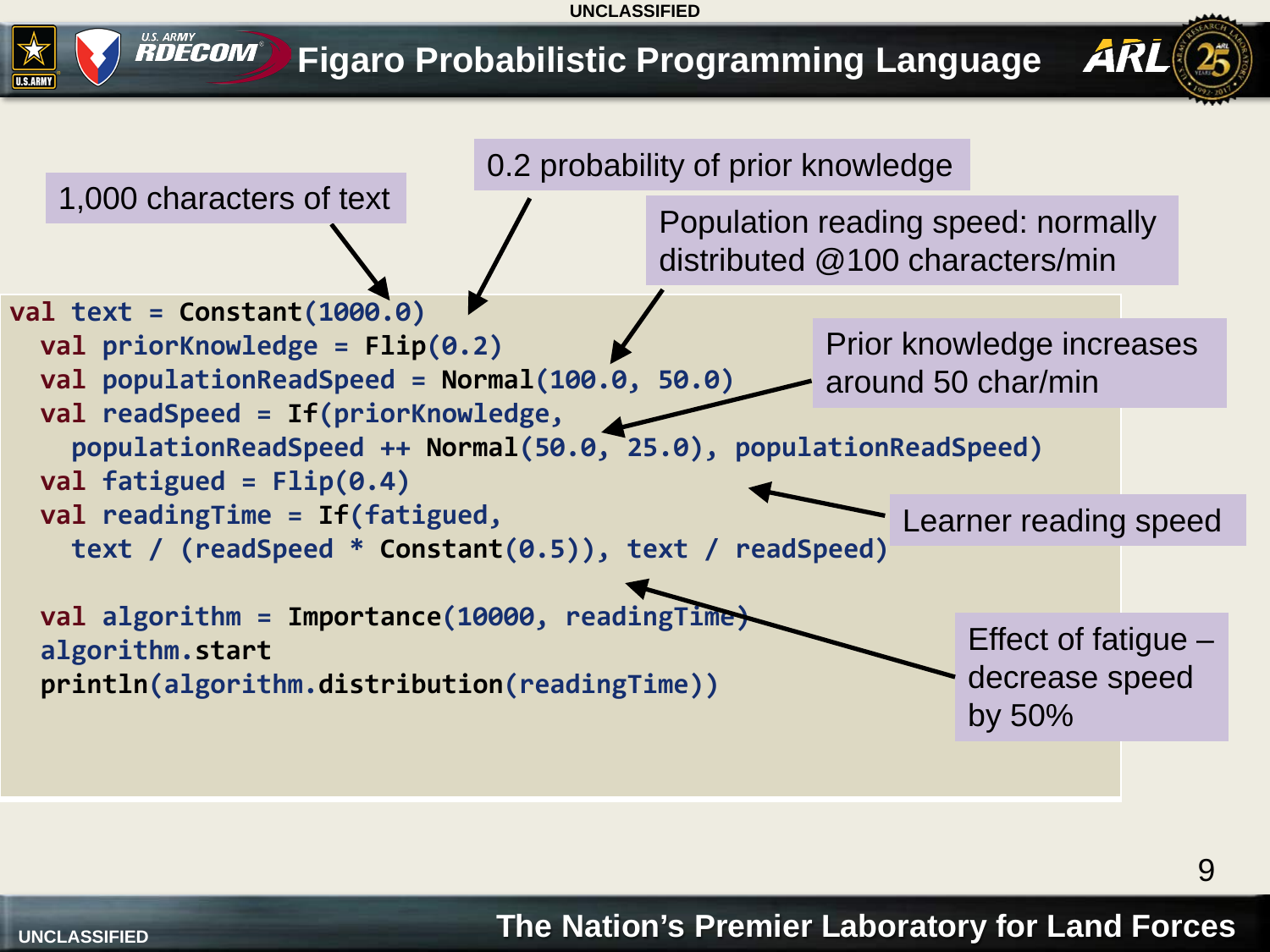### **Reading Time 2 Slides**



**UNCLASSIFIED The Nation's Premier Laboratory for Land Forces** 

10

ARL

U.S. ARMY<br>**RDECOM** 

U.S.ARMY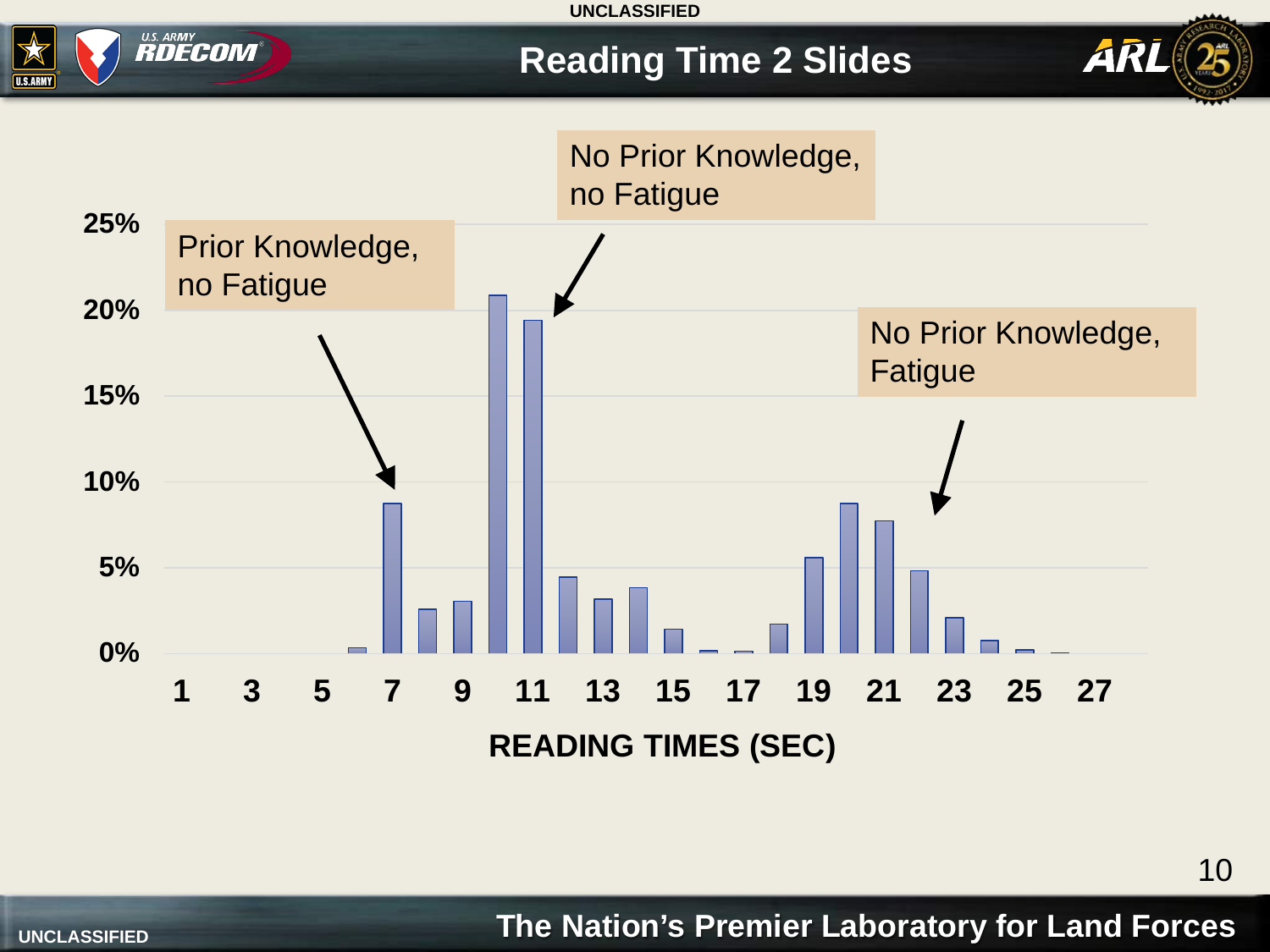### **Reading Time: 3 Slides**

ARL



**UNCLASSIFIED The Nation's Premier Laboratory for Land Forces**

*U.S. ARMY*<br>**RDECOM** 

U.S.ARMY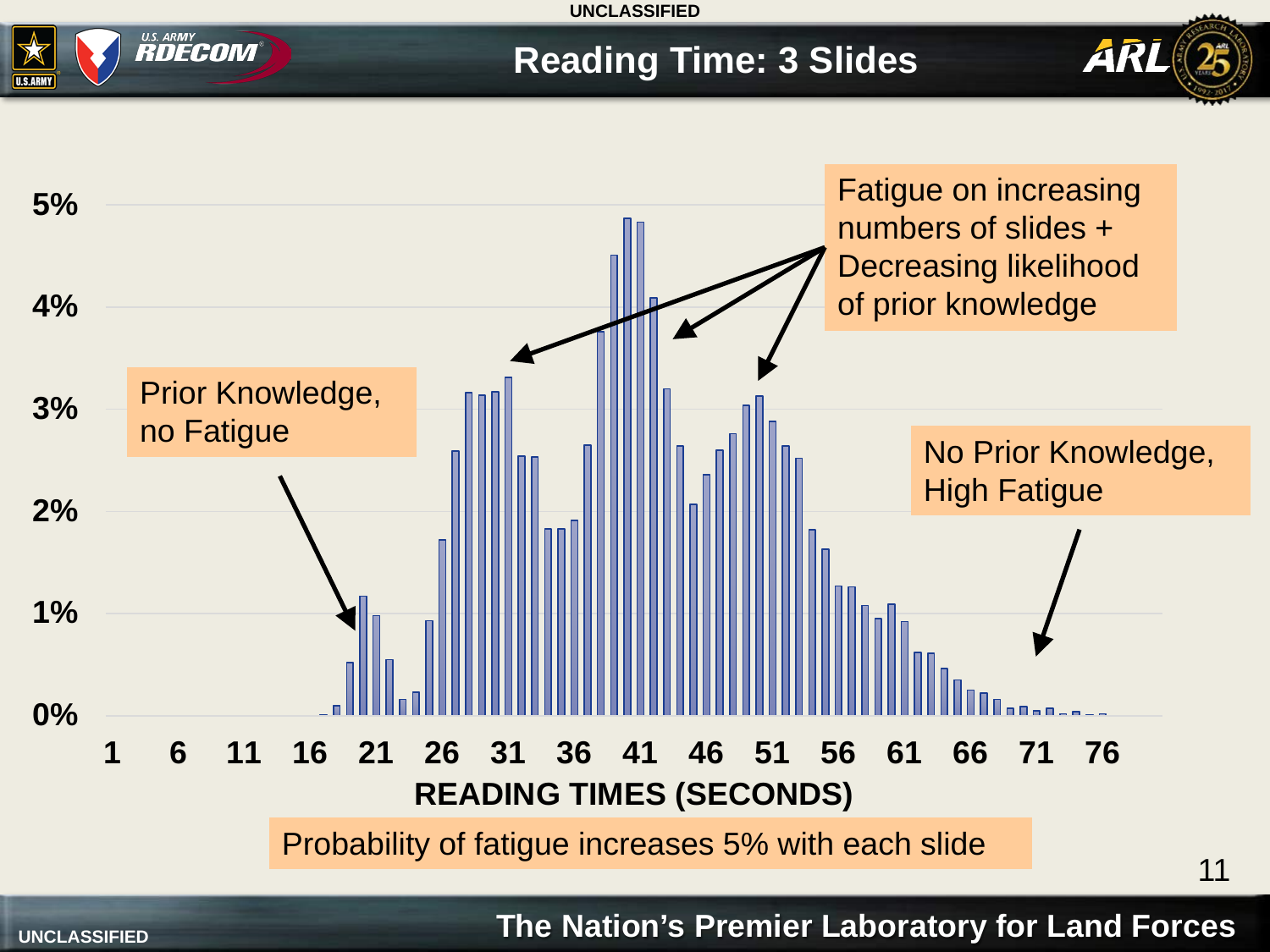

### **Maximizing ROI**





**Increasing Adaptiveness/ Cost**